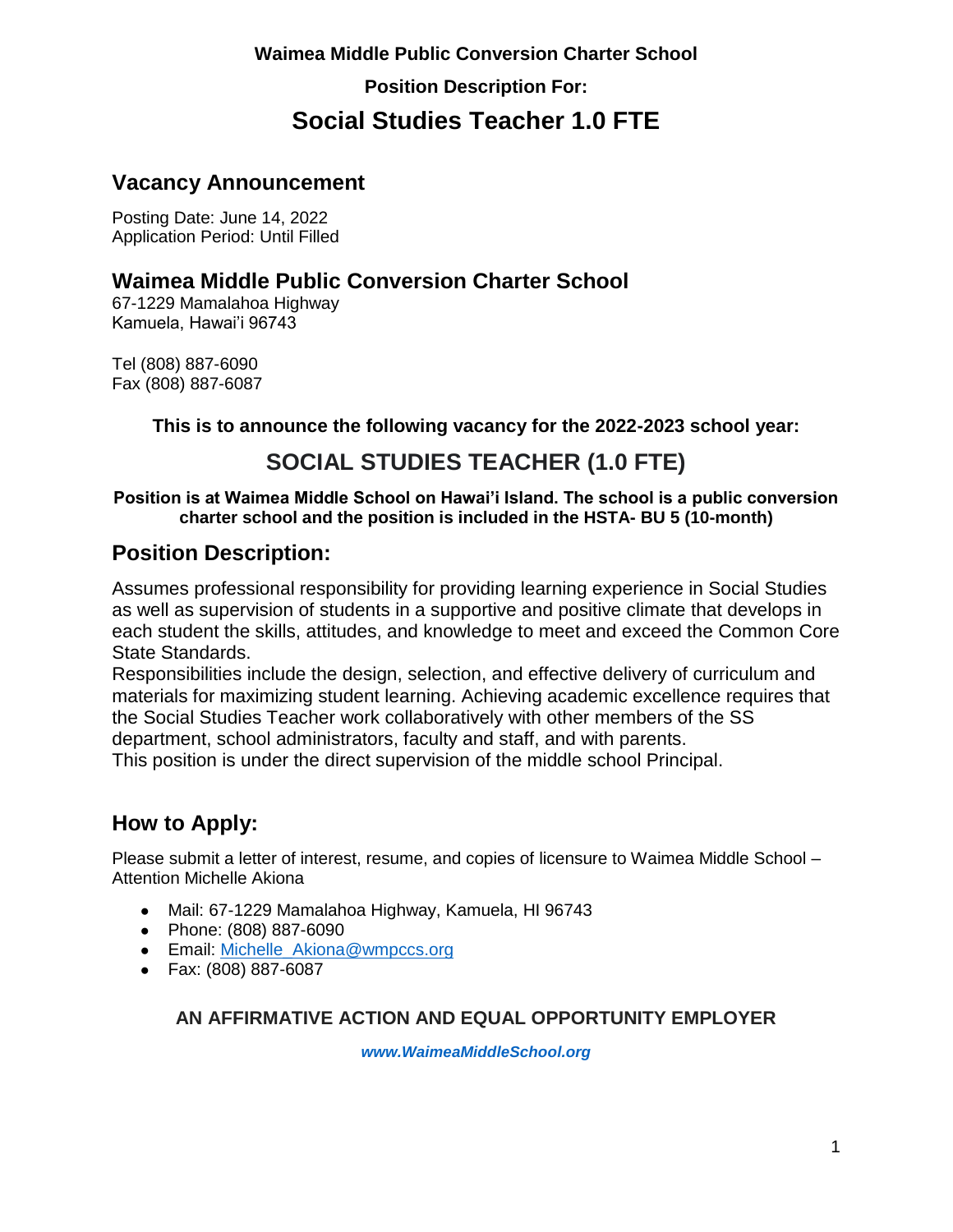### **GENERAL DESCRIPTION:**

Assumes professional responsibility for providing learning experience in Social Studies as well as supervision of students in a supportive and positive climate that develops in each student the skills, attitudes, and knowledge to meet and exceed the Common Core State Standards.

Responsibilities include the design, selection, and effective delivery of curriculum and materials for maximizing student learning. Achieving academic excellence requires that the Social Studies Teacher work collaboratively with other members of the SS department, school administrators, faculty and staff, and with parents.

#### **Supervision:**

Works under the general supervision of the school principal and consistent with the Mission, Vision, Beliefs and IKAIR core values of the school. Responsible for being knowledgeable of and adhering to principal, school, and local school board policies and directions. Exercises substantial judgment and independence of action in carrying out responsibilities consistent with such guidance.

#### **Qualifications:**

- Hold or be eligible for a Hawaii State Teaching License with the appropriate subject-area authorization in Social Studies
- Hold or be eligible for a Hawaii State Teaching License with the Sheltered Instruction Qualification (due 8/24)
- Demonstrate content knowledge for the subjects and levels being taught.
- Demonstrate knowledge and understanding of child growth and development, effective instructional strategies, classroom management, learning assessment and diagnosis, and research related to learning
- Have excellent integrity and demonstrate good moral character and initiative
- Exhibit a personality that demonstrates enthusiasm and interpersonal skills to relate well with students, staff, administration, parents and the community
- Commitment to professional growth and reflection including collaboration and teaming
- Demonstrate the ability to use electronic equipment for word processing, data management, information retrieval, visual and audio presentations, and telecommunications
- Demonstrate the ability to effectively communicate with parents, students, and staff verbally and in writing
- Knowledge of and ability to use a variety of skills and strategies to meet the diverse needs of students
- Knowledge of and skill in culturally responsive teaching and learning
- Hold or be eligible for a Hawaii State Teaching License with the appropriate subject-area authorization in ELA preferred.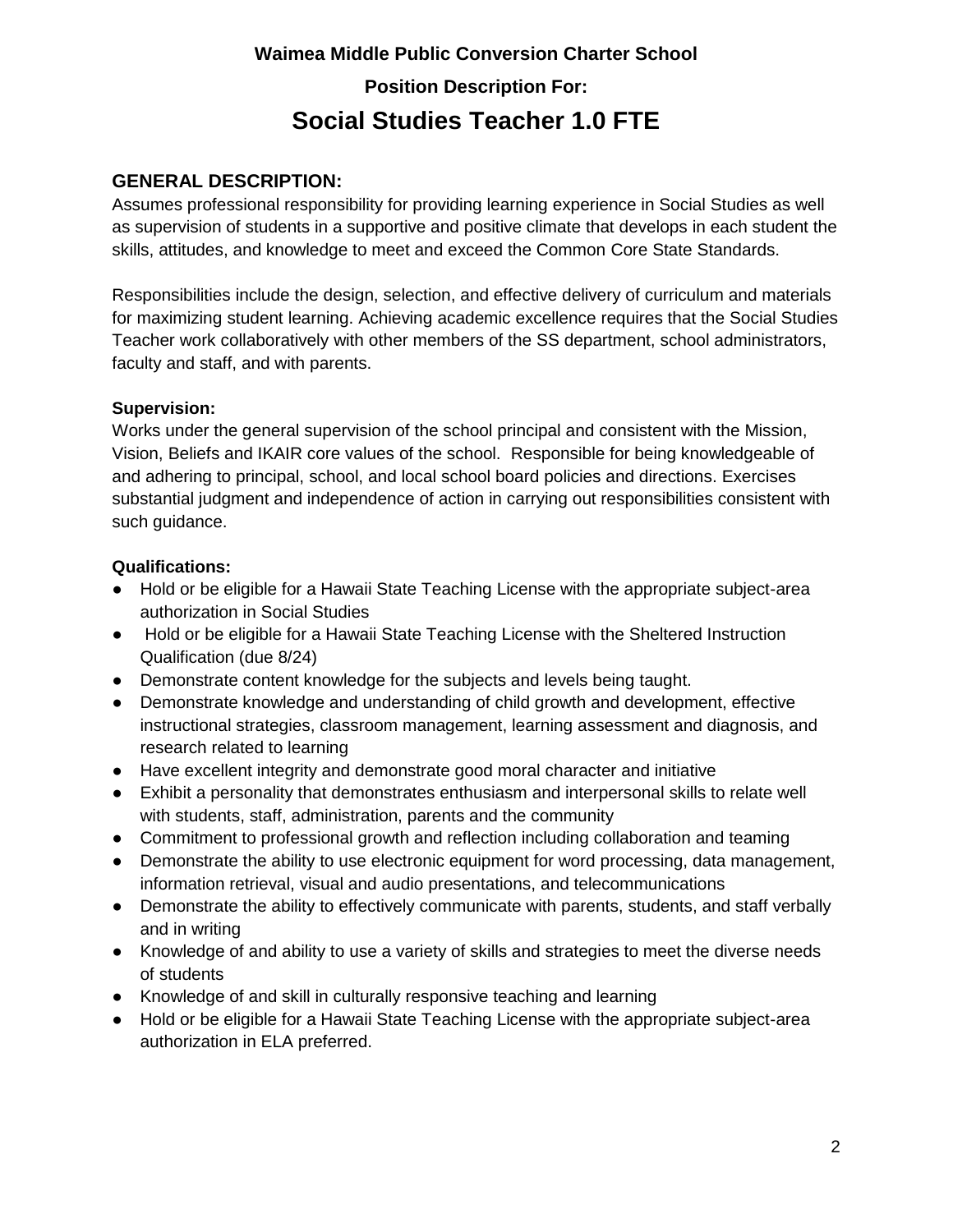### **ESSENTIAL DUTIES:**

- Plan and implement instruction to ensure that all students meet and exceed the Common Core State Standards in Social Studies
- Plan for student success based on assessed needs of individual students and the use of data to determine each student's current knowledge and skill level and to measure progress
- Regularly conduct planning for lessons using commonly accepted professional practice (content, goals, assessment, re-teaching, etc.)
- Maintain and provide reasonable and meaningful student grading and evaluation and communicate such information to students and parents
- Demonstrate empathy, rapport, objectivity, and listening skills.
- Work collaboratively with other teachers and support staff in addressing the needs of students
- Engage the learners in differentiated learning experiences for the range of skill levels and developmental needs found in the classroom, managing, when appropriate, multiple instructional activities simultaneously
- Monitor the pacing of instruction and budget class time efficiently by providing clear directions, outlining expectations, and effectively bringing to closure instructional experiences
- Use effective presentation skills when employing direct instruction, including appropriate vocabulary and examples, clear and legible visuals, and articulate and audible speech
- Provide a nurturing, supportive, and positive classroom climate that encourages student responsibility, using positive motivation, clear classroom routines, challenging instructional strategies, and effective classroom management techniques
- Discipline students in a fair and consistent manner, using school approved procedures. Seek assistance of the parents and the Principal or designated supervisor when needed
- Communicate regularly with parents, seeking their support and advice, so as to create a cooperative relationship to support the child in the school
- Assess and interpret the social needs, emotional needs and learning styles of students, using a variety of assessment techniques and data; plan and adjust the teaching methods accordingly, requesting advice and assistance from specialists when appropriate
- Assist with the monitoring and following of Individualized Education Plans and/or 504 Accommodation Plans for selected students assigned to the class
- Employ a variety of methods for students to demonstrate learning and accomplishments; evaluate and grade homework, assignments, and tests in a timely fashion, providing feedback to the student on performance
- Maintain records and provide evidence of growth and progress to parents and to students
- Assist with responsibility for all students within the school, beyond those specifically assigned, supervising in a fair and constructive manner to ensure the safety and well-being of all students
- Attend student events to demonstrate genuine interest in the life of the students
- Complete in a timely fashion all records and reports as required by law and regulation or